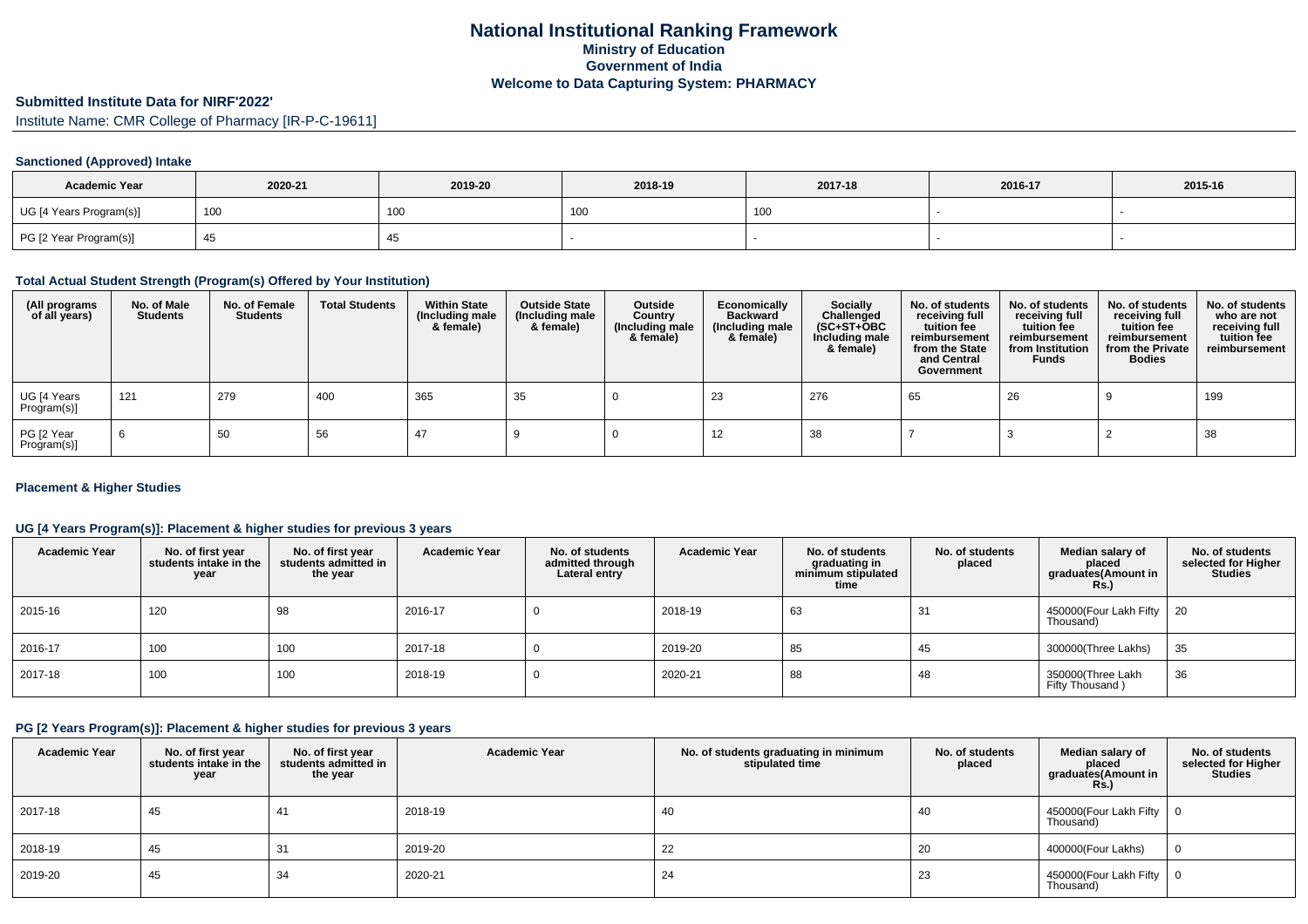#### **Ph.D Student Details**

| Ph.D (Student pursuing doctoral program till 2020-21 Students admitted in the academic year 2020-21 should not be entered here.) |                                                            |         |         |  |  |  |
|----------------------------------------------------------------------------------------------------------------------------------|------------------------------------------------------------|---------|---------|--|--|--|
| <b>Total Students</b>                                                                                                            |                                                            |         |         |  |  |  |
| Full Time                                                                                                                        |                                                            |         |         |  |  |  |
| Part Time                                                                                                                        |                                                            |         |         |  |  |  |
|                                                                                                                                  | No. of Ph.D students graduated (including Integrated Ph.D) |         |         |  |  |  |
|                                                                                                                                  | 2020-21                                                    | 2019-20 | 2018-19 |  |  |  |
| Full Time                                                                                                                        |                                                            |         |         |  |  |  |
| Part Time                                                                                                                        |                                                            |         |         |  |  |  |

## **Financial Resources: Utilised Amount for the Capital expenditure for previous 3 years**

| <b>Academic Year</b>                                                                                 | 2020-21                                                              | 2019-20                                                                      | 2018-19                                                                        |  |  |  |  |  |
|------------------------------------------------------------------------------------------------------|----------------------------------------------------------------------|------------------------------------------------------------------------------|--------------------------------------------------------------------------------|--|--|--|--|--|
|                                                                                                      | <b>Utilised Amount</b>                                               | <b>Utilised Amount</b>                                                       | <b>Utilised Amount</b>                                                         |  |  |  |  |  |
| Annual Capital Expenditure on Academic Activities and Resources (excluding expenditure on buildings) |                                                                      |                                                                              |                                                                                |  |  |  |  |  |
| Library                                                                                              | 466151 (Four Lakhs Sixty Six Thousand One Hundred Fifty<br>One)      | 525144 (Five Lakhs Twenty Five Thousand One Hundred Forty<br>Four'           | 421763 (Four Lakhs Twenty One Thousand Seven Hundred<br>Sixty Three)           |  |  |  |  |  |
| New Equipment for Laboratories                                                                       | 120000 (One Lakh Twenty Thousand Only)                               | 2536784 (Twenty Five Lakhs Thirty Six Thousand Seven<br>Hundred Eighty Four) | 1413927 (Fourteen Lakhs Thirteen Thousand Nine Hundred<br>Twenty Seven)        |  |  |  |  |  |
| Other expenditure on creation of Capital Assets (excluding<br>expenditure on Land and Building)      | 363629 (Three Lakhs Sixty Three Thousand Six Hundred<br>Twenty Nine) | 4170931 (Forty One Lakhs Seventy Thousand Nine Hundred<br>Thirty One)        | 5988823 (Fifty Nine Lakhs Eighty Eight Thousand Eight<br>Hundred Twenty Three) |  |  |  |  |  |

## **Financial Resources: Utilised Amount for the Operational expenditure for previous 3 years**

| <b>Academic Year</b>                                                                                                                                                                            | 2020-21                                                                             | 2019-20                                                                            | 2018-19                                                                               |  |  |  |  |  |
|-------------------------------------------------------------------------------------------------------------------------------------------------------------------------------------------------|-------------------------------------------------------------------------------------|------------------------------------------------------------------------------------|---------------------------------------------------------------------------------------|--|--|--|--|--|
|                                                                                                                                                                                                 | <b>Utilised Amount</b>                                                              | <b>Utilised Amount</b>                                                             | <b>Utilised Amount</b>                                                                |  |  |  |  |  |
| <b>Annual Operational Expenditure</b>                                                                                                                                                           |                                                                                     |                                                                                    |                                                                                       |  |  |  |  |  |
| Salaries (Teaching and Non Teaching staff)                                                                                                                                                      | 49302883 (Four Crores Ninty Three Lakhs Two Thousand<br>Eight Hundred Eighty Three) | 49596501 (Four Crores Ninty Five Lakhs Ninty Six Thousand<br>Five Hundred One)     | 44222936 (Four Crores Forty Two Lakhs Twenty Two<br>Thousand Nine Hundred Thirty Six) |  |  |  |  |  |
| Maintenance of Academic Infrastructure or consumables and<br>other running expenditures (excluding maintenance of hostels<br>and allied services, rent of the building, depreciation cost, etc) | 14460859 (One Crore Forty Four Lakhs Sixty Thousand Eight<br>  Hundred Fifty Nine)  | 13308467 (One Crore Thirty Three lakhs Eight Thousand Four<br>Hundred Sixty Seven) | 14975655 (One Crore Forty Nine Lakhs Seventy Five<br>Thousand Six Hundred Fifty Five) |  |  |  |  |  |
| Seminars/Conferences/Workshops                                                                                                                                                                  | 365050 (Three Lakhs Sixty Five Thousand Fifty)                                      | 191554 (One Lakh Ninety One Thousand Five Hundred Fifty<br>Four)                   | 205000 (Two Lakhs Five Thousand)                                                      |  |  |  |  |  |

**IPR**

| Calendar year            | 2020 | 2019 | 2018 |
|--------------------------|------|------|------|
| No. of Patents Published |      |      |      |
| No. of Patents Granted   |      |      |      |

## **Sponsored Research Details**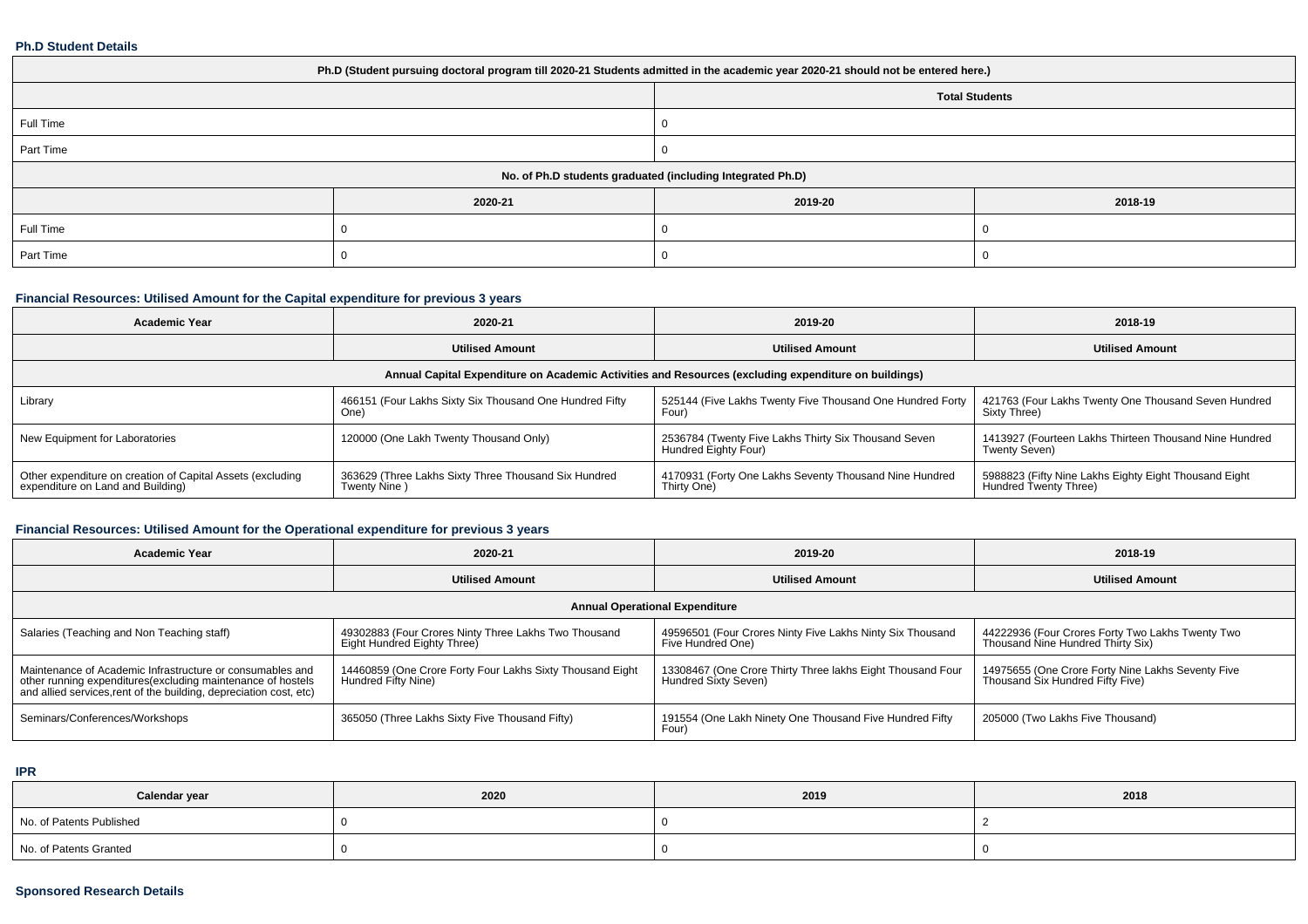| <b>Financial Year</b>                    | 2020-21                       | 2019-20                          | 2018-19                                |
|------------------------------------------|-------------------------------|----------------------------------|----------------------------------------|
| Total no. of Sponsored Projects          |                               |                                  |                                        |
| Total no. of Funding Agencies            |                               |                                  |                                        |
| Total Amount Received (Amount in Rupees) | 2610000                       | 2550000                          | 2485000                                |
| Amount Received in Words                 | Twenty Six Lakhs Ten Thousand | Twenty Five Lakhs Fifty Thousand | Twenty Four Lakhs Eighty Five Thousand |

## **Consultancy Project Details**

| <b>Financial Year</b>                    | 2020-21       | 2019-20                      | 2018-19                        |
|------------------------------------------|---------------|------------------------------|--------------------------------|
| Total no. of Consultancy Projects        |               |                              |                                |
| Total no. of Client Organizations        |               |                              |                                |
| Total Amount Received (Amount in Rupees) | 1600000       | 1550000                      | 1420000                        |
| Amount Received in Words                 | Sixteen Lakhs | Fifteen Lakhs Fifty Thousand | Fourteen Lakhs Twenty Thousand |

## **PCS Facilities: Facilities of physically challenged students**

| 1. Do your institution buildings have Lifts/Ramps?                                                                                                         | Yes, more than 80% of the buildings |
|------------------------------------------------------------------------------------------------------------------------------------------------------------|-------------------------------------|
| 2. Do your institution have provision for walking aids, including wheelchairs and transportation from one building to another for<br>handicapped students? | Yes                                 |
| 3. Do your institution buildings have specially designed toilets for handicapped students?                                                                 | Yes, more than 80% of the buildings |

## **Faculty Details**

| Srno           | Name                     | Age | Designation                                         | Gender | Qualification | <b>Experience (In</b><br>Months) | <b>Currently working</b><br>with institution? | <b>Joining Date</b> | <b>Leaving Date</b>      | <b>Association type</b> |
|----------------|--------------------------|-----|-----------------------------------------------------|--------|---------------|----------------------------------|-----------------------------------------------|---------------------|--------------------------|-------------------------|
|                | Dr K ABBULU              | 55  | Dean / Principal /<br>Director / Vice<br>Chancellor | Male   | Ph.D          | 414                              | <b>No</b>                                     | 08-08-2016          | 10-05-2021               | Regular                 |
| $\overline{2}$ | Dr T Rama Mohan<br>Reddy | 51  | Professor                                           | Male   | Ph.D          | 352                              | Yes                                           | 10-12-2005          | $\overline{\phantom{a}}$ | Regular                 |
| 3              | Dr M V Kiran Kumar       | 37  | Associate Professor                                 | Male   | Ph.D          | 204                              | Yes                                           | 23-01-2017          |                          | Regular                 |
| $\overline{4}$ | Dr M Raghavendra         | 37  | Associate Professor                                 | Male   | Ph.D          | 189                              | Yes                                           | 05-07-2013          | $\overline{\phantom{a}}$ | Regular                 |
| 5              | Dr K Geetha              | 40  | Associate Professor                                 | Female | Ph.D          | 232                              | Yes                                           | 01-07-2008          | $\overline{\phantom{a}}$ | Regular                 |
| 6              | Sushanta Kr Das          | 42  | Associate Professor                                 | Male   | M. Pharm      | 262                              | Yes                                           | 10-09-2013          | $\overline{\phantom{a}}$ | Regular                 |
| $\overline{7}$ | R Shireesh Kiran         | 40  | <b>Assistant Professor</b>                          | Male   | M. Pharm      | 232                              | Yes                                           | 09-10-2006          | $\overline{\phantom{a}}$ | Regular                 |
| 8              | Dr V V Rajesham          | 42  | <b>Assistant Professor</b>                          | Male   | Ph.D          | 189                              | Yes                                           | 20-06-2016          | $\overline{\phantom{a}}$ | Regular                 |
| 9              | Dr K Mahalakshmi         | 38  | <b>Assistant Professor</b>                          | Female | Ph.D          | 182                              | No                                            | 15-07-2010          | 27-12-2021               | Regular                 |
| 10             | Dr Sowjanya Battu        | 33  | Associate Professor                                 | Female | Ph.D          | 152                              | No                                            | 20-10-2010          | 30-09-2021               | Regular                 |
| 11             | A Ajitha                 | 36  | <b>Assistant Professor</b>                          | Female | M. Pharm      | 189                              | Yes                                           | 01-09-2012          | $\overline{\phantom{a}}$ | Regular                 |
| 12             | Dr K Chandana            | 34  | Associate Professor                                 | Female | Ph.D          | 162                              | No                                            | 03-12-2012          | 15-12-2021               | Regular                 |
| 13             | Revan Siddappa           | 48  | <b>Assistant Professor</b>                          | Male   | M. Pharm      | 202                              | No                                            | 22-06-2016          | 13-11-2021               | Regular                 |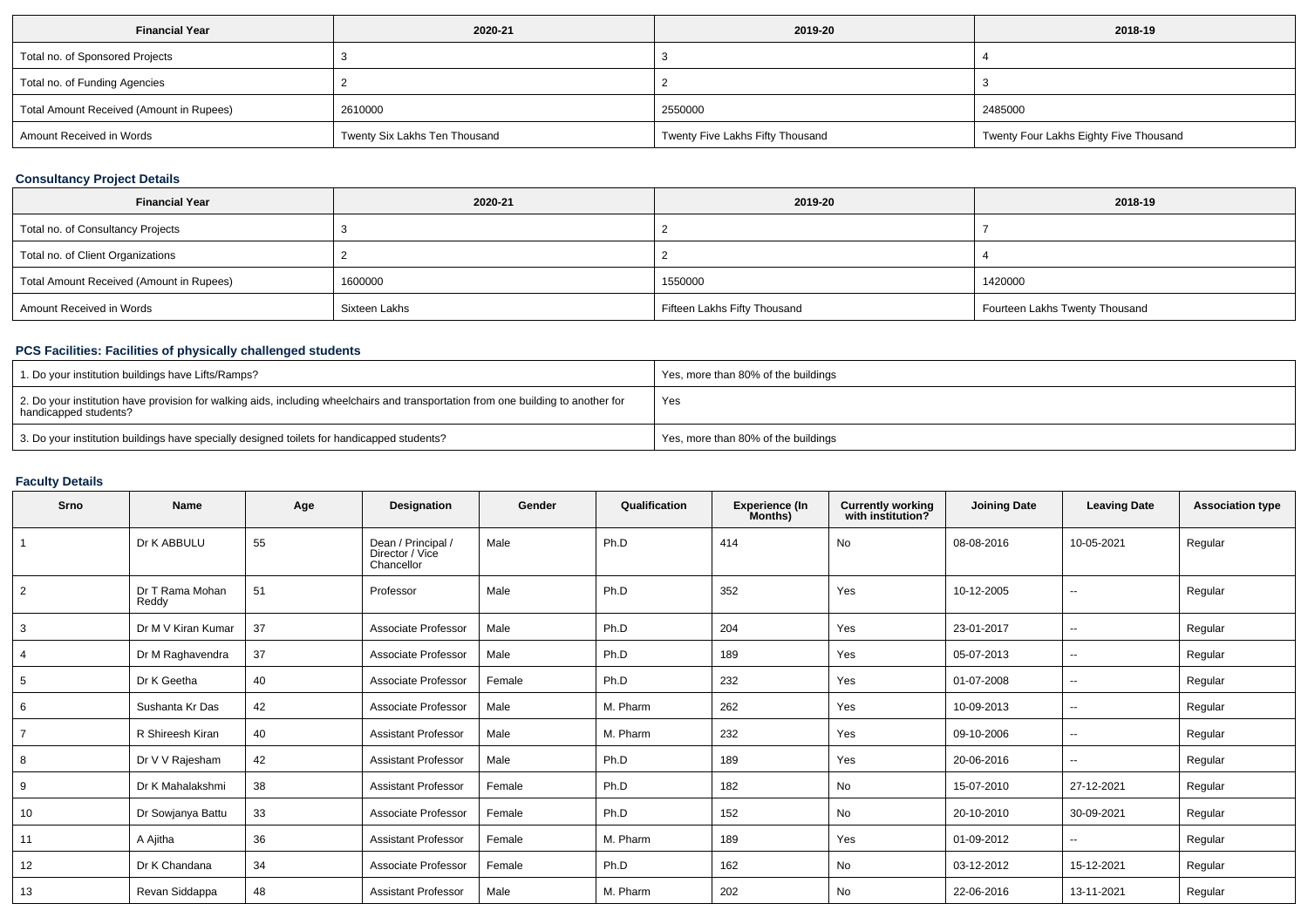| 14 | I Neelam                            | 33 | <b>Assistant Professor</b>                          | Female | M. Pharm | 152 | Yes | 13-08-2012 | $\overline{\phantom{a}}$ | Regular |
|----|-------------------------------------|----|-----------------------------------------------------|--------|----------|-----|-----|------------|--------------------------|---------|
| 15 | Y Neeharika                         | 34 | <b>Assistant Professor</b>                          | Female | M. Pharm | 162 | Yes | 07-12-2015 | $\overline{\phantom{a}}$ | Regular |
| 16 | T Srilakshmi                        | 29 | <b>Assistant Professor</b>                          | Female | M. Pharm | 106 | Yes | 06-01-2017 | --                       | Regular |
| 17 | P Narendra                          | 36 | <b>Assistant Professor</b>                          | Male   | M. Pharm | 90  | Yes | 01-02-2017 | -−                       | Regular |
| 18 | Mary Swarna Latha                   | 32 | <b>Assistant Professor</b>                          | Female | M. Pharm | 79  | Yes | 12-09-2017 | $\overline{\phantom{a}}$ | Regular |
| 19 | N Indraja                           | 32 | <b>Assistant Professor</b>                          | Female | M. Pharm | 106 | Yes | 12-09-2017 | --                       | Regular |
| 20 | Dr Sharada R                        | 50 | Professor                                           | Female | Ph.D     | 348 | Yes | 03-07-2006 | $\sim$                   | Regular |
| 21 | S Srinivas                          | 30 | <b>Assistant Professor</b>                          | Male   | M. Pharm | 106 | Yes | 16-01-2017 | ⊷.                       | Regular |
| 22 | <b>B</b> Sirisha                    | 38 | <b>Assistant Professor</b>                          | Female | M. Pharm | 188 | Yes | 02-07-2012 | --                       | Regular |
| 23 | <b>B</b> Pavani                     | 37 | <b>Assistant Professor</b>                          | Female | M. Pharm | 182 | Yes | 12-07-2010 | --                       | Regular |
| 24 | L Madhuri                           | 33 | <b>Assistant Professor</b>                          | Female | M. Pharm | 153 | Yes | 04-08-2016 | $\overline{\phantom{a}}$ | Regular |
| 25 | <b>NEELA VENI</b><br>KOVILAKARU     | 41 | <b>Assistant Professor</b>                          | Female | M. Pharm | 210 | Yes | 04-12-2017 | --                       | Regular |
| 26 | E HIMA BINDU                        | 33 | <b>Assistant Professor</b>                          | Female | M. Pharm | 101 | Yes | 14-12-2017 | Ξ.                       | Regular |
| 27 | <b>G SREELATHA</b>                  | 35 | <b>Assistant Professor</b>                          | Female | M. Pharm | 180 | Yes | 01-10-2018 | ⊷.                       | Regular |
| 28 | M SWETHA                            | 35 | <b>Assistant Professor</b>                          | Female | M. Pharm | 145 | Yes | 02-07-2018 | ⊷.                       | Regular |
| 29 | Dr M Sushama                        | 39 | <b>Assistant Professor</b>                          | Female | Ph.D     | 222 | Yes | 21-04-2008 | --                       | Regular |
| 30 | K Mrunalini                         | 34 | <b>Assistant Professor</b>                          | Female | M. Pharm | 166 | Yes | 03-11-2014 | -−                       | Regular |
| 31 | Dr IRAM NAZISH                      | 38 | <b>Assistant Professor</b>                          | Female | Ph.D     | 181 | Yes | 15-07-2019 | --                       | Regular |
| 32 | RAPOLU KIRAN                        | 31 | <b>Assistant Professor</b>                          | Male   | M. Pharm | 54  | Yes | 10-01-2019 |                          | Regular |
| 33 | Dr PANIGRAHY<br><b>UTTAM PRASAD</b> | 39 | Associate Professor                                 | Male   | Ph.D     | 184 | No  | 09-01-2019 | 02-09-2021               | Regular |
| 34 | Dr SUVENDU SAHA                     | 37 | <b>Assistant Professor</b>                          | Male   | Ph.D     | 153 | Yes | 01-07-2019 | $\overline{\phantom{a}}$ | Regular |
| 35 | TARANATH<br>KANYADHARA              | 40 | <b>Assistant Professor</b>                          | Male   | M. Pharm | 232 | Yes | 09-01-2019 | ⊷.                       | Regular |
| 36 | KONNE<br><b>PARIJATHA</b>           | 30 | <b>Assistant Professor</b>                          | Female | M. Pharm | 102 | Yes | 04-06-2018 | $\overline{\phantom{a}}$ | Regular |
| 37 | <b>MANASA BINGI</b>                 | 38 | <b>Assistant Professor</b>                          | Female | M. Pharm | 212 | Yes | 01-07-2019 | --                       | Regular |
| 38 | Dr P Kishore Kumar                  | 33 | Associate Professor                                 | Male   | Ph.D     | 152 | Yes | 02-12-2020 | $\overline{\phantom{a}}$ | Regular |
| 39 | P Roshan Ali                        | 31 | <b>Assistant Professor</b>                          | Male   | M. Pharm | 130 | Yes | 07-12-2019 | ш,                       | Regular |
| 40 | Dr Aleti Raja Reddy                 | 39 | Associate Professor                                 | Male   | Ph.D     | 205 | Yes | 16-12-2019 | --                       | Regular |
| 41 | Dr N MADHAVI                        | 36 | Associate Professor                                 | Female | Ph.D     | 74  | Yes | 15-03-2021 | -−                       | Regular |
| 42 | Dr J LAVANYA                        | 37 | <b>Assistant Professor</b>                          | Female | Ph.D     | 44  | Yes | 02-12-2021 | $\sim$                   | Regular |
| 43 | Dr T RAMA RAO                       | 53 | Dean / Principal /<br>Director / Vice<br>Chancellor | Male   | Ph.D     | 300 | Yes | 07-07-2021 | ⊷.                       | Regular |
| 44 | R Avinash                           | 35 | <b>Assistant Professor</b>                          | Male   | M. Pharm | 148 | Yes | 18-03-2021 | н.                       | Regular |